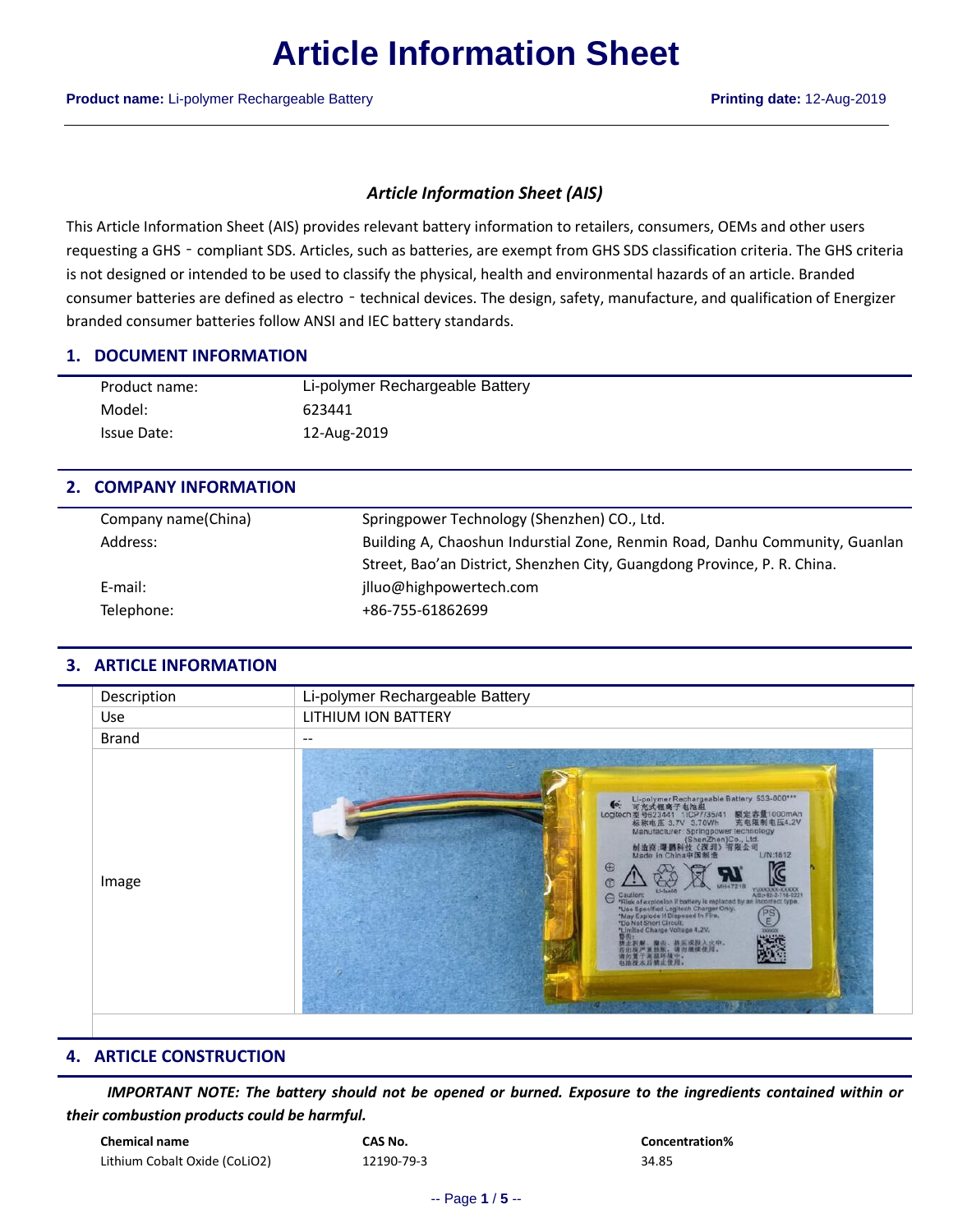## **Product name:** Li-polymer Rechargeable Battery **Printing date:** 12-Aug-2019

| Graphite powder                     | 7782-42-5       | 11.25 |
|-------------------------------------|-----------------|-------|
| Phosphate(1-), hexafluoro-, lithium | 21324-40-3      | 13.00 |
| Polyethylene                        | 9002-88-4       | 2.48  |
| Copper                              | 7440-50-8       | 11.00 |
| Nickel                              | 7440-02-0       | 2.47  |
| Polyvinylidene fluoride             | 24937-79-9      | 3.12  |
| Polypropylene                       | 9003-07-0       | 2.43  |
| Aluminum foil                       | 7429-90-5       | 9.45  |
| Silicon                             | 7440-21-3       | 3.24  |
| Epoxy Resin                         | 38891-59-7      | 2.46  |
| <b>PVC</b>                          | $9002 - 86 - 2$ | 2.09  |
| Gold                                | 7440-57-5       | 0.87  |
| <b>Tin</b>                          | 7440-31-5       | 1.29  |
|                                     |                 |       |

#### **5. HEALTH AND SAFETY**

| Ingestion:             | Do NOT induce vomiting. Rinse mouth immediately and drink plenty of water. Never give             |
|------------------------|---------------------------------------------------------------------------------------------------|
|                        | anything by mouth to an unconscious person. Call a physician or poison control center             |
|                        | immediately.                                                                                      |
| Inhalation:            | Remove to fresh air. If breathing has stopped, give artificial respiration. Get medical attention |
|                        | immediately. Do not use mouth-to-mouth method if victim ingested or inhaled the substance;        |
|                        | give artificial respiration with the aid of a pocket mask equipped with a one-way valve or other  |
|                        | proper respiratory medical device. If breathing is difficult, (trained personnel should) give     |
|                        | oxygen. Delayed pulmonary edema may occur. Get medical attention immediately if symptoms          |
|                        | occur.                                                                                            |
| Skin contact:          | Wash off immediately with soap and plenty of water while removing all contaminated clothes        |
|                        | and shoes. Immediate medical attention is required. May cause an allergic skin reaction.          |
| Eye contact:           | Rinse immediately with plenty of water, also under the eyelids, for at least 15 minutes. Keep     |
|                        | eye wide open while rinsing. Do not rub affected area. Remove contact lenses, if present and      |
|                        | easy to do. Continue rinsing. Seek immediate medical attention/advice.                            |
| Self-protection of the | Ensure that medical personnel are aware of the material(s) involved, take precautions to          |
| first aider:           | protect themselves and prevent spread of contamination. Avoid contact with skin, eyes or          |
|                        | clothing. Avoid direct contact with skin. Use barrier to give mouth-to-mouth resuscitation. Use   |
|                        | personal protective equipment as required. Wear personal protective clothing (see section 8).     |

## **6. FIRE HAZARD & FIREFIGHTING**

|                                                                                                   | Fire Hazard                | Batteries may rupture or leak if involved in a fire.                                               |
|---------------------------------------------------------------------------------------------------|----------------------------|----------------------------------------------------------------------------------------------------|
|                                                                                                   | <b>Extinguishing Media</b> | Use any extinguishing media appropriate for the surrounding area.                                  |
|                                                                                                   | Special hazards arising    | In case of fire where lithium batteries are present, flood area with water or smother with a       |
|                                                                                                   | from the chemical          | Class D fire extinguishant appropriate for lithium metal, such as Lith-X. Water may not            |
| extinguish burning batteries but will cool the adjacent batteries and control the spread of fire. |                            |                                                                                                    |
|                                                                                                   |                            | Burning batteries will burn themselves out. Virtually all fires involving lithium batteries can be |
|                                                                                                   |                            | controlled by flooding with water. However, the contents of the battery will react with            |
|                                                                                                   |                            | water and form hydrogen gas. In a confined space, hydrogen gas can form an explosive               |
|                                                                                                   |                            | mixture. In this situation, smothering agents are recommended. A smothering agent will             |
|                                                                                                   |                            | extinguish burning lithium batteries.                                                              |
|                                                                                                   |                            |                                                                                                    |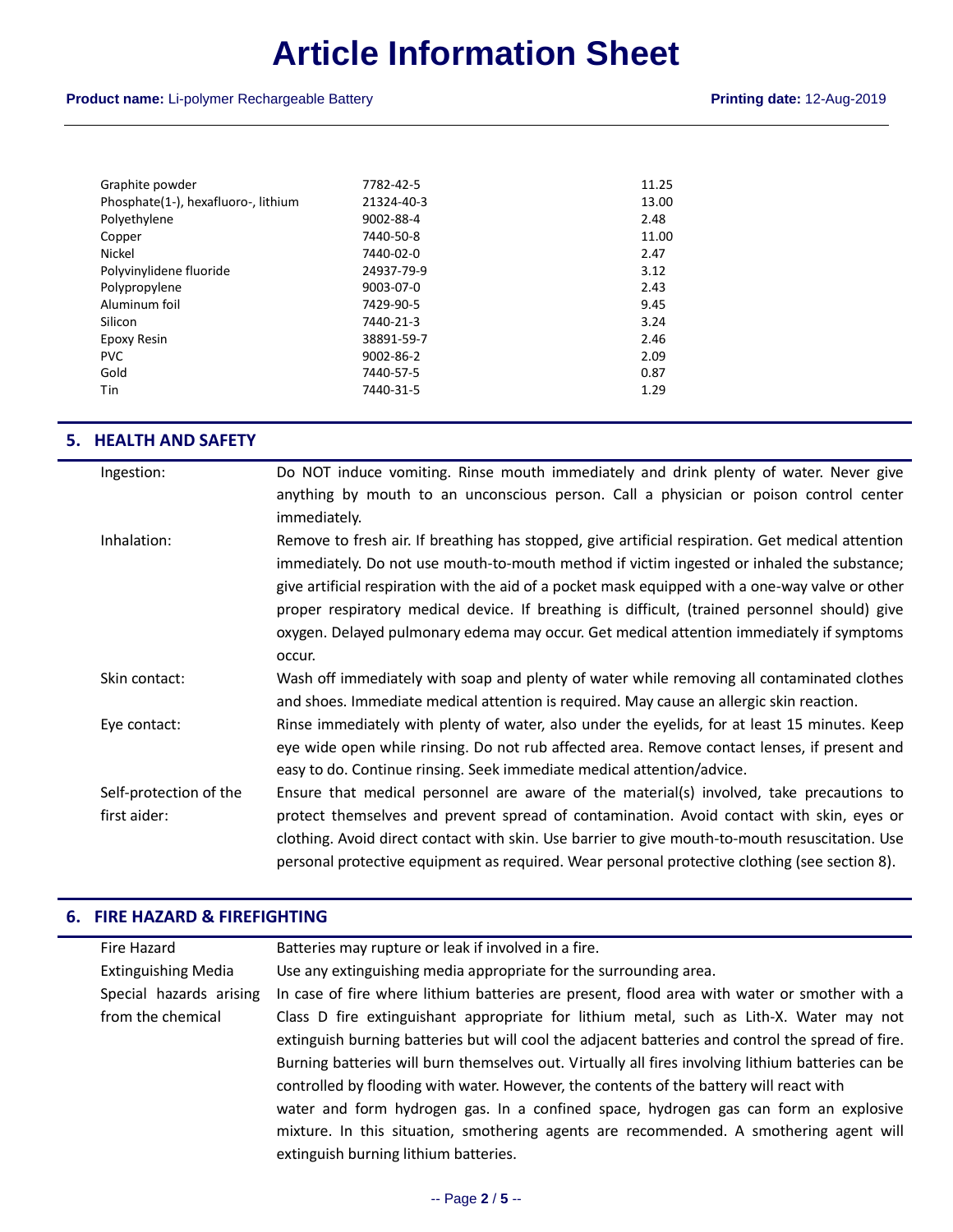| <b>Precautions for</b> | Emergency Responders should wear self-contained breathing apparatus. Burning lithium |
|------------------------|--------------------------------------------------------------------------------------|
| fire-fighters          | manganese dioxide batteries produce toxic and corrosive                              |
|                        | lithium hydroxide fumes.                                                             |

#### **7. HANDLING AND STORAGE**

|                        | Storage                      | Store in a cool, well ventilated area. Elevated temperatures can result in shortened battery life. |
|------------------------|------------------------------|----------------------------------------------------------------------------------------------------|
|                        |                              | In locations that handle large quantities of                                                       |
|                        |                              | lithium batteries, such as warehouses, lithium batteries should be isolated from unnecessary       |
|                        |                              | combustibles.                                                                                      |
|                        | <b>Handling</b>              | Avoid mechanical and electrical abuse. Do not short circuit or install incorrectly. Batteries may  |
|                        |                              | rupture or vent if disassembled, crushed, recharged or exposed to high                             |
|                        |                              | temperatures. Install batteries in accordance with equipment instructions.                         |
|                        | <b>Spills</b><br>οf<br>Large | Notify spill personnel of large spills. Irritating and flammable vapors may be released from       |
|                        | Quantities                   | leaking or ruptured batteries. Spread batteries apart to stop shorting. Eliminate all              |
| Batteries (unpackaged) |                              | ignition sources. Evacuate area and allow vapors to dissipate. Clean-up personnel should           |
|                        |                              | wear appropriate PPE to avoid eye and skin contact and inhalation of vapors or fumes.              |
|                        |                              | Increase ventilation. Carefully collect batteries and place in appropriate container for           |
|                        |                              | disposal. Remove any spilled liquid with absorbent material and contain for disposal.              |
|                        |                              |                                                                                                    |

### **8. DISPOSAL CONSIDERATIONS**

Dispose of used (or excess) batteries in compliance with federal, state/provincial and local regulations. Do not accumulate large quantities of used batteries for disposal as accumulations could cause batteries to short-circuit. Do not incinerate. In countries, such as Canada and the EU, where there are regulations for the collection and recycling of batteries, consumers should dispose of their used batteries into the collection network at municipal depots and retailers. They should not dispose of batteries with household trash.

### **9. Transport information**

The transportation of primary lithium cells and batteries is regulated by the International Civil Aviation Organization, International Air Transport Association, International Maritime Dangerous Goods Code and the US Department of Transportation. The batteries must meet the following criteria for shipment: 1. Air shipments must meet the requirements listed in Special Provision A45 of the International Air Transport Association Dangerous Goods Regulations. 2. Meet the requirements for the US Department of Transportation listed in 49 CFR 173.185. 3. The transport of primary lithium batteries is prohibited aboard passenger aircraft. Refer to the Federal Register December 15, 2004 (Hazardous Materials; Prohibited on the Transportation of Primary Lithium Batteries and Cells Aboard Passenger Aircraft; Final Rule)

Lithium batteries shipped as "Lithium batteries", "Lithium batteries packed with equipment", or "Lithium batteries contained in equipment" may not be classified as "Dangerous Goods" when shipped in accordance with "special provision A45 of IATA-DGR" or "special provision 188 of IMO-IMDG Code"

| (a) UN number               | 3480&3481                                                       |
|-----------------------------|-----------------------------------------------------------------|
| (b) UN Proper shipping name | LITHIUM ION BATTERIES (including lithium ion polymer batteries) |
|                             | or.                                                             |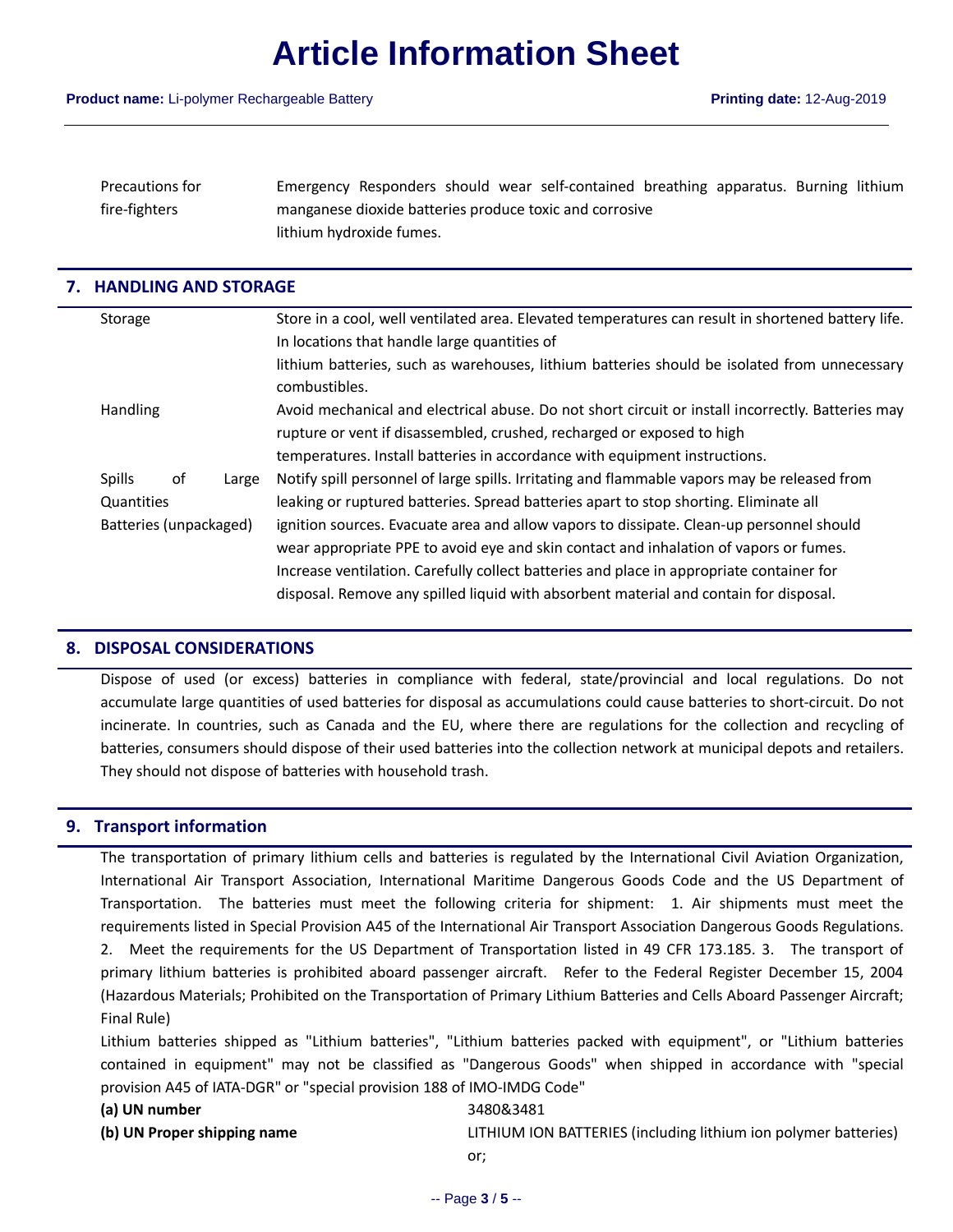|                                                      |                           | <b>Road, Marine</b>                                        |              | 173.185               |
|------------------------------------------------------|---------------------------|------------------------------------------------------------|--------------|-----------------------|
|                                                      | U.S.A                     | Air, Rail,                                                 | <b>DOT</b>   | <b>49 CFR Section</b> |
| <b>batteries</b>                                     |                           |                                                            |              | <b>Provision</b>      |
| (h) Organizations governing the transport of lithium | Area                      | Method                                                     | Organization | <b>Special</b>        |
| (g) Special precautions                              | No information available. |                                                            |              |                       |
| MARPOL 73/78 and the IBC Code)                       |                           |                                                            |              |                       |
| (f) Transport in bulk (according to Annex II of      | No information available. |                                                            |              |                       |
| (e) Marine pollutant (Yes/No)                        | No                        |                                                            |              |                       |
| (d) Packing group (if applicable)                    | IA                        |                                                            |              |                       |
| (c) Transport hazard class(es)                       | 9                         |                                                            |              |                       |
|                                                      | polymer batteries)        |                                                            |              |                       |
|                                                      |                           | ION BATTERIES PACKED WITH EQUIPMENT (including lithium ion |              |                       |
|                                                      |                           | LITHIUM ION BATTERIES CONTAINED IN EQUIPMENT or LITHIUM    |              |                       |

## **10. REGULATORY INFORMATION**

|  |  | (a) Safety, health and environmental regulations specific for the product in question |  |  |  |  |
|--|--|---------------------------------------------------------------------------------------|--|--|--|--|
|--|--|---------------------------------------------------------------------------------------|--|--|--|--|

| CAS No.    | <b>USA</b>  | EU            | Japan       | Korea      | China        | Canada     |
|------------|-------------|---------------|-------------|------------|--------------|------------|
|            | <b>TSCA</b> | <b>EINECS</b> | <b>ENCS</b> | <b>ECL</b> | <b>IECSC</b> | <b>DSL</b> |
| 12190-79-3 | Listed      | Listed        | Listed      | Listed     | Listed       | Listed     |
| 7782-42-5  | Listed      | Listed        | Not listed  | Listed     | Listed       | Listed     |
| 21324-40-3 | Not listed  | Listed        | Listed      | Listed     | Listed       | Not listed |
| 9002-88-4  | Listed      | Listed        | Listed      | Listed     | Listed       | Listed     |
| 7440-50-8  | Not listed  | Listed        | Listed      | Listed     | Listed       | Not listed |
| 7440-02-0  | Not listed  | Listed        | Listed      | Listed     | Listed       | Not listed |
| 24937-79-9 | Listed      | Not listed    | Listed      | Listed     | Listed       | Listed     |
| 9003-07-0  | Listed      | Listed        | Listed      | Listed     | Listed       | Listed     |
| 7429-90-5  | Listed      | Listed        | Not listed  | Listed     | Listed       | Listed     |
| 7440-21-3  | Listed      | Listed        | Listed      | Listed     | Listed       | Not listed |
| 38891-59-7 | Listed      | Listed        | Listed      | Listed     | Listed       | Listed     |
| 9002-86-2  | Listed      | Listed        | Listed      | Listed     | Listed       | Listed     |
| 7440-57-5  | Listed      | Listed        | Listed      | Not listed | Listed       | Listed     |
| 7440-31-5  | Listed      | Listed        | Not listed  | Listed     | Listed       | Not listed |

### **11. OTHER INFORMATION**

| TSCA:       | Toxic Substances Control Act, The American chemical inventory. |  |
|-------------|----------------------------------------------------------------|--|
| <b>DSL</b>  | Domestic Substances List                                       |  |
| EINECS:     | European Inventory of Existing Commercial chemical Substances  |  |
| <b>ENCS</b> | Japanese Existing and New Chemical Substances                  |  |
| ECL:        | Existing Chemicals List, the Korean chemical inventory.        |  |
| IECSC:      | Inventory of existing chemical substances in China.            |  |
|             |                                                                |  |

Because all of our batteries are defined as "articles", they are exempted from the requirements of the Hazard Communication Standard. The information in this AIS is provided all the relevant data fully and truly. However, the information is provided without any warranty on their absolute extensiveness and accuracy. This AIS was prepared to provide safety preventive measures for the users who have got professional training. The personal user who obtained this